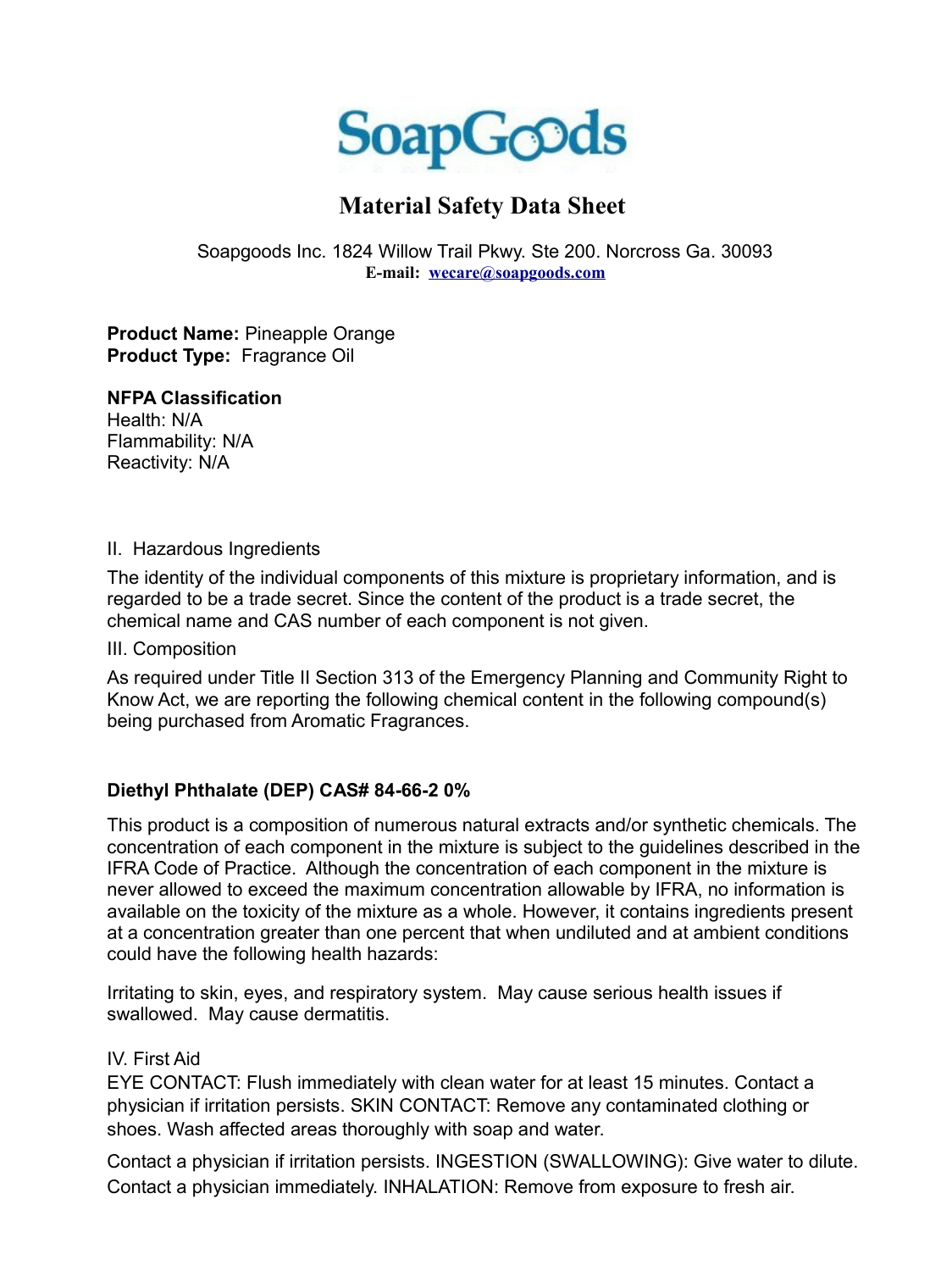Contact a physician as necessary.

V. Fire and Explosion Hazards Flashpoint (Closed Cup) **134** Degrees F

Extinguishing Media: Carbon dioxide, foam, or dry chemical

Combustion Products: Carbon monoxide, carbon dioxide, and smoke

Unusual fire or explosion hazards: Closed containers may build pressure when exposed to heat or fire

VI. Accidental Release Measures

SPILLS CLEAN-UP: Eliminate all ignition sources. Absorb liquid spills on suitable absorbent material. Sweep up solids and dispose of in accordance with local, state, and federal regulations.

VII. Handling and Storage

STORAGE REQUIREMENTS: Store in a cool, dry, ventilated area away from heat sources. Keep containers tightly closed and upright when not in use.

VIII. Exposure Control and Protection Information

EYE PROTECTION: Splash resistant safety glasses. SKIN PROTECTION: The use of chemical resistant gloves is recommended. Contaminated clothing and shoes should be cleaned before re-using. Acceptable industrial hygiene practices should be maintained.

RESPIRATORY: None generally required. VENTILATION: General ventilation is adequate. Use exhaust fan if necessary.

#### **IX. Physical Data**

Specific Gravity**:** 0.8710 to 0.8810(H2O =1) Refractive Index: 1.4483 to 1.4583 Appearance: N/A Odor: Characteristic Vanillin: 0.80% Vapor Density (Air=1): greater than1 Solubility in Water: Insoluble Stability and Reactivity: N/A

CHEMICAL STABILITY: Stable under normal circumstances INCOMPATIBILITY (MATERIALS TO AVOID): Avoid contact with acids, alkalis, or oxidizing agents REACTIVITY AND UNDER WHAT CONDITIONS: This product presents no significant reactivity hazard. It is stable and will not react with water nor is it pyrophoric. Hazardous polymerization will not occur. Avoid contact or contamination with strong acids, alkalis, or oxidizing agents.

XII. Ecological Information

Avoid contamination of ground, soil, and surface water

XI. Toxicology Information